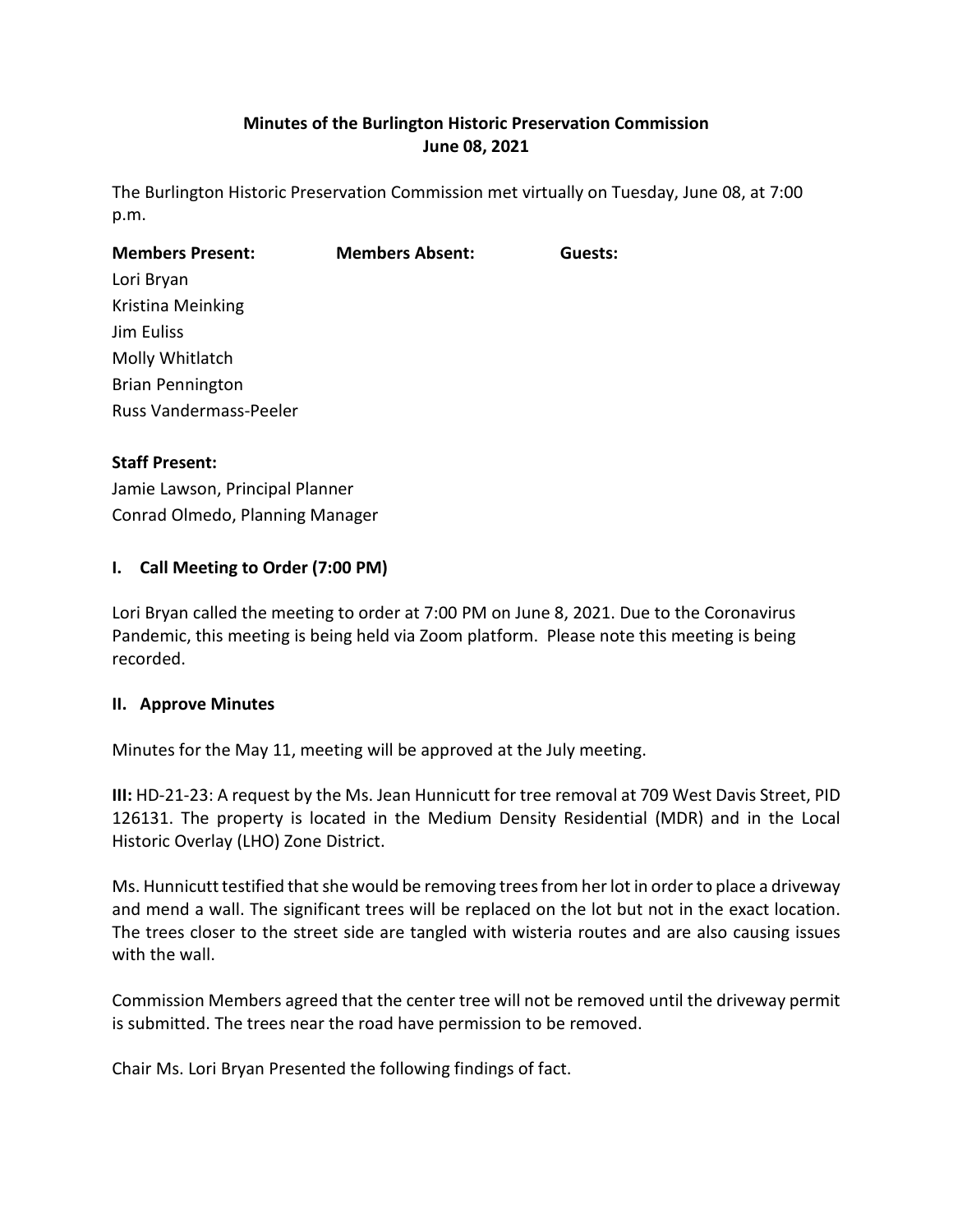- B1-8. The neighborhood canopy should be reinforced by street and front yard trees. Appropriate trees should be planted to avoid damage to sidewalks, curbs, and retaining walls. New trees and plantings should replace older vegetation and should be properly maintained. All stumps of street trees shall be removed below the surface of the ground so that the top of the stump shall not project above the surface of the ground, and the surface shall be restored to its original condition as is reasonably practical.
- B2-4. Mature, healthy trees should remain intact and undisturbed on a site, unless they are causing the structural deterioration of a building. A mature tree is defined as being four (4) inches or larger in diameter in West Burlington and as being fifteen (15) inches or larger in diameter in Glencoe measured four (4) feet above the ground.
- B2-5. New construction should be sited to minimize its impact on existing mature trees and their root systems, both on and adjacent to the construction site. Protective measures should be taken to preserve trees and their root systems from the effects of grading, piling of dirt or parking of construction vehicles. Trees can be protected by the use of construction fences placed as far away from the tree trunk as possible.
- B2-6. Diseased trees should be examined by the County Agriculture Extension Agent or the City Cemetery and Grounds Superintendent to determine if removal or treatment is required.
- B2-7. Trees larger than four (4) inches in diameter in West Burlington or larger than fifteen (15) inches in diameter in Glencoe which are dead or diseased should be replaced with a similar type tree, except where the replacement would cause structural damage to the building.
- B2-8. When a tree is removed, the tree stump should be ground, and the soil should be leveled and seeded.
- E2f-2. Large trees that must be removed should be replaced with trees similar in type.

Ms. Whitlatch added:

- Street grown trees are hanging over the sidewalk and into the public right of way.
- The trees are dangerous to the public.
- The trees will not withstand the removal of the wall.
- Applicant will submit a future application to restore the wall once trees are removed.
- Applicant is willing to replant removed mature trees.

Ms. Molly Whitlatch made a motion to approve the findings of fact.

Ms. Kristina Meinking seconded the motion.

Approved Unanimously.

Ms. Molly Whitlatch made a motion to approve the COA for the removal of all trees, including the willow oak. The willow oak will be delayed until the applicant has submitted and gotten approval for the driveway.